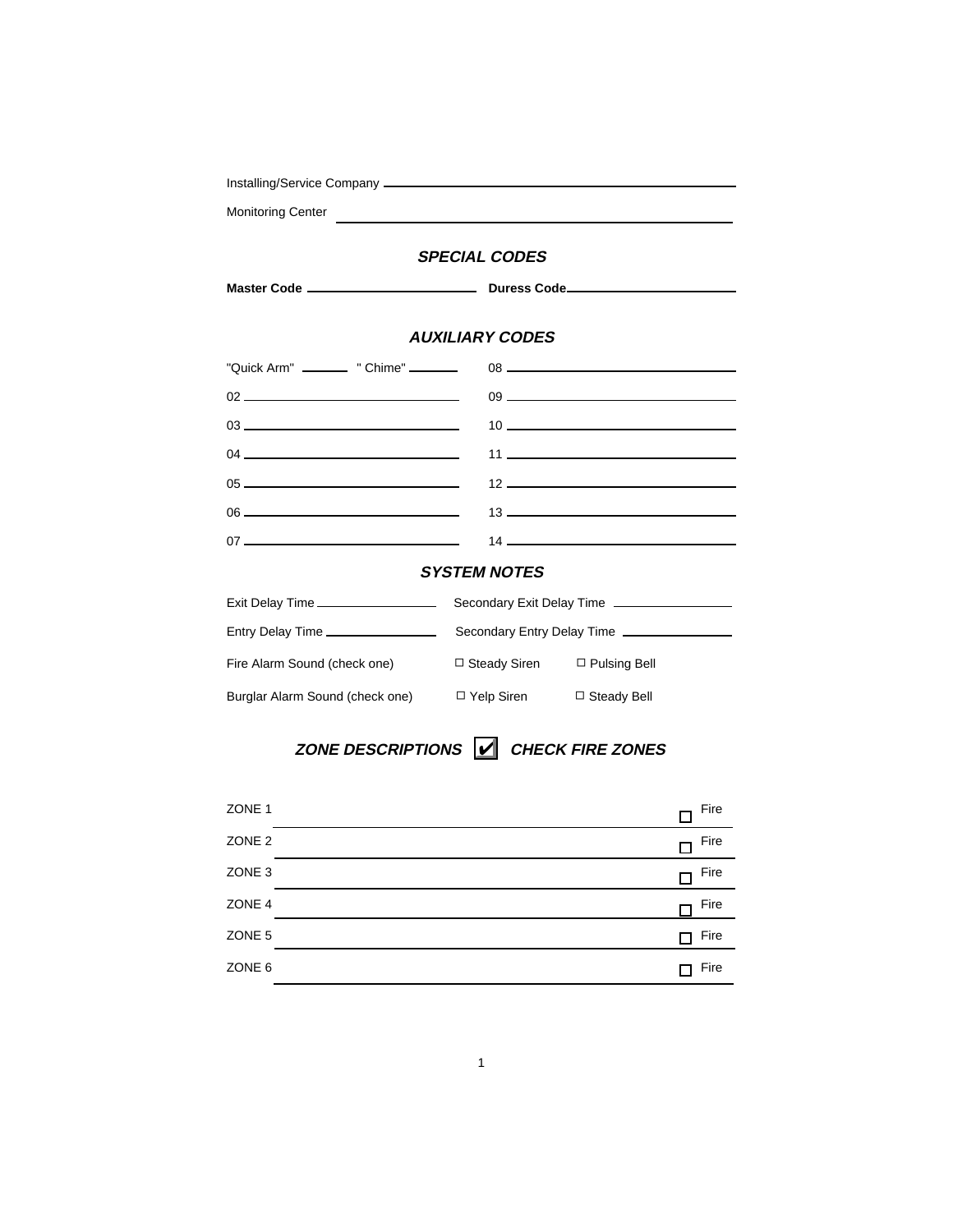**THIS MANUAL IS FURNISHED TO HELP YOU UNDERSTAND YOUR SECURITY SYSTEM AND BECOME PROFICIENT IN ITS OPERATION. ALL USERS OF YOUR SECURITY SYSTEM SHOULD READ AND FOLLOW THE INSTRUCTIONS AND PRECAUTIONS IN THIS BOOKLET. FAILURE TO DO SO COULD RESULT IN THE SECURITY SYSTEM NOT WORKING PROPERLY. THIS BOOKLET SHOULD BE KEPT IN AN ACCESSIBLE LOCATION FOR THE LIFE OF THE SECURITY SYSTEM. IF YOU DO NOT UNDERSTAND ANY PART OF THIS MANUAL YOU SHOULD NOTIFY YOUR INSTALLING COMPANY AND ASK FOR THAT SECTION OF THE MANUAL TO BE EXPLAINED FULLY.**

The SECURITY CONTROL CENTER is turned on (ARMED) and off (DISARMED) by entering a 4 digit code into the Keypad Control,, which is similar to a telephone keypad. The Keypad Control includes 10 indicator lights and a built-in electronic sounder. These provide specific information relating to the status of the security system which is described in this booklet. Understanding what the lights and sounds mean will help you easily operate your system.

**SO REMEMBER, READ THE ENTIRE MANUAL, AND IF POSSIBLE, PRACTICE ON THE KEYPAD CONTROL WHILE YOUR PROFESSIONAL INSTALLER IS AT YOUR SITE. IF YOU HAVE ANY QUESTIONS, ASK YOUR INSTALLING COMPANY.**

#### **PLEASE KEEP IN MIND THAT THE LEVEL OF SECURITY YOU WILL OBTAIN WITH THIS SYSTEM RELATES SPECIFICALLY WITH TWO MAJOR FACTORS:**

- 1. The quantity, quality, and placement of security devices attached to this system.
- 2. The knowledge you have of the security system and how that knowledge is utilized in a weekly test of the complete system.

#### **YOU SHOULD BE AWARE OF THE FOLLOWING FACTS AND USE THEM WHEN PREPARING A SAFETY/SECURITY PLAN FOR YOUR HOME/BUSINESS.**

- 1. Your security system is an electronic device and is subject to failure or malfunction. Do not rely on it as your single source of security.
- 2. Your system should be tested weekly.
- 3. Your system will not work without power.
- 4. Warning devices will need to be loud enough, wired correctly, and properly placed to provide notification of an alarm event.
- 5. Smoke and heat detectors may not detect heat and smoke in all situations.
- 6. Use qualified security professionals to select, install, and maintain your security system.
- 7. It may be possible to arm the security system without the backup battery connected. Your periodic test should be done with A.C. Power removed to verify the battery is connected and adequately charged.
- 8. Care should be taken to plug in and properly restrain the A.C. Transformer after testing.

**PLEASE READ THIS ENTIRE BOOKLET CAREFULLY BEFORE OPERATING YOUR SECURITY CONTROL SYSTEM. IF YOU DO NOT UNDERSTAND ANY PORTION OF THIS MANUAL, OR IF YOU HAVE ANY QUESTIONS ABOUT YOUR SYSTEM, CONTACT THE INSTALLING COMPANY LISTED ON PAGE 1 OF THIS BOOKLET.**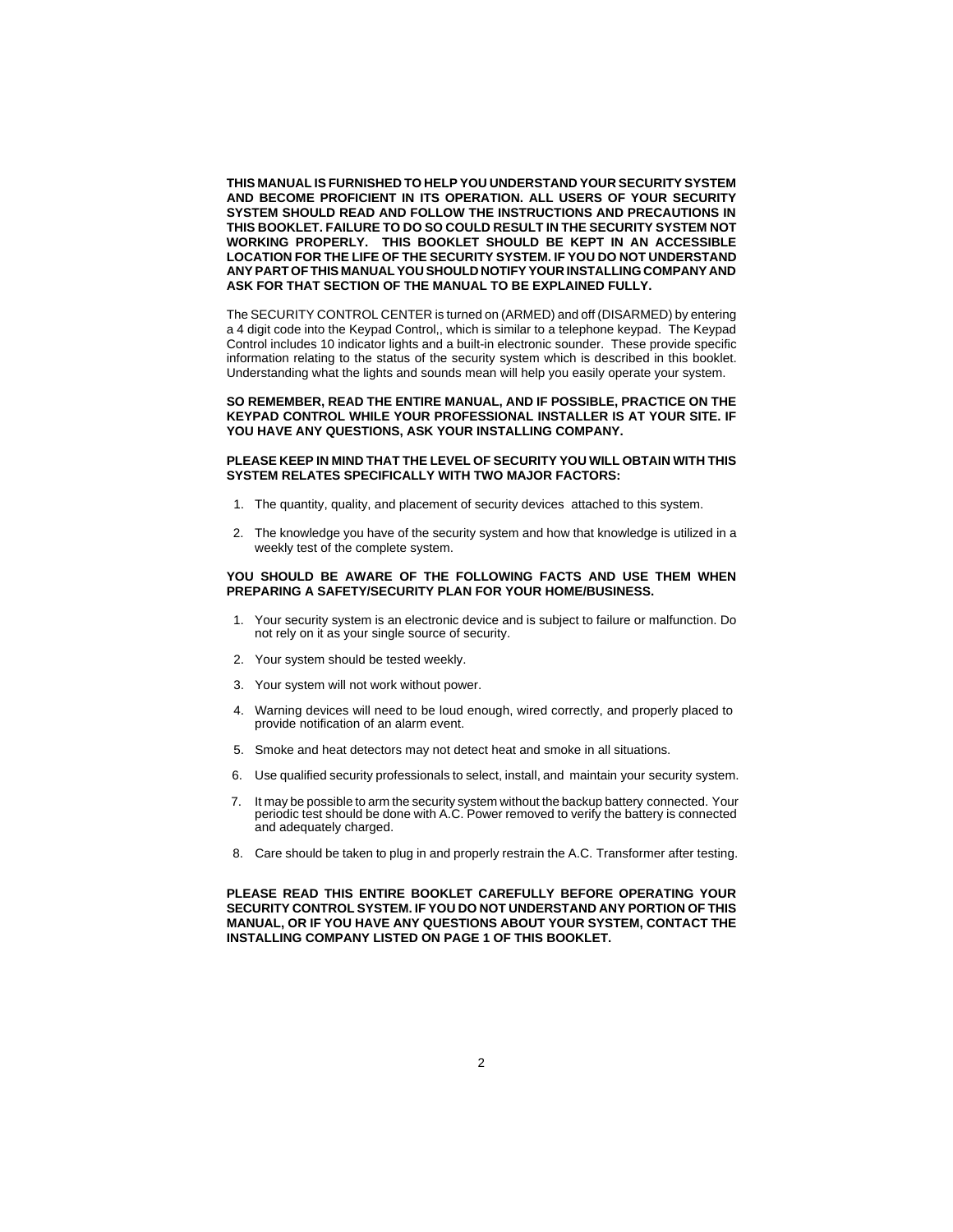#### **HOW TO ARM YOUR SECURITY SYSTEM**

To Arm the security system, close all of the protected doors and windows. The green "READY" light on the keypad control will be illuminated when all of the protected zones and sensors are secure. If any of the zones are bypassed, a sensor in that zone can be violated without affecting the "READY" light. The security system will not arm if the "READY" light is not illuminated unless "FORCE ARMING" has been enabled (see "FORCE ARMING" page 4). With the "READY" light on, you may arm the security system with your Master Code or one of the auxiliary codes. Each time a key is pressed on the keypad control, a short tone (beep) will sound. If the keypad beeps three times after a code entry, it is an indication that the code has not been accepted. Press the [#] key (reset) and re-enter a valid code. If the keypad control beeps continuously after code entry, it is an indication that; (1) the "POWER" light is off, meaning there is no AC power to your system; (2) a faulted fire zone; or (3) a faulted phone monitor. The keypad sounder can be silenced by re-entering your four digit code. If the "POWER" light is off, you should restore power to the system if possible. If the "Ready" light is flashing, a telephone line fault has been detected. If you are unable to correct the above conditions, you should contact the installing company listed on page 1 of this booklet for service. When the security system has accepted a valid code, the red "ARMED" light will illuminate indicating that the system has been turned on. If you choose to leave the protected area, you must exit through a designated exit door within the exit delay time noted on page 1. If you choose to stay within the protected area, insure that all interior zones which may be tripped by your movement are bypassed.

**NOTE**: If the exit door is open when the exit delay expires, the siren will sound, and the entry delay will begin. If a valid code is not entered prior to the expiration of the entry delay, an alarm report will be transmitted to the monitoring station if the system is monitored. Entering a valid code during the entry delay will disarm the system, silence the siren, and keep an alarm report from being transmitted.

#### **HOW TO DISARM YOUR SECURITY SYSTEM**

When you enter the protected area through one of the designated entry/exit doors, the keypad control will sound a continuous tone (beep) for the duration of the entry delay time, or until you enter a valid code. After a valid code has been entered, the red "ARMED" light will turn off, and the tone will stop. The security system is now DISARMED. If a valid code is not entered before the end of the entry delay time, an alarm will occur. (NOTE: IF THE RED "ARMED" LIGHT IS FLASHING DURING THE ENTRY DELAY, THE ALARM SYSTEM HAS BEEN ACTIVATED IN YOUR ABSENCE. LEAVE THE BUILDING IMMEDIATELY AND CALL YOUR ALARM COMPANY AND/OR THE POLICE FROM A SAFE LOCATION.)

#### **HOW TO BYPASS ZONES**

When zones are open or unsecured, their corresponding LEDs will flash. To bypass any of the zones, press  $[\ast]$ , zone number(s) to be bypassed, and  $[\ast]$ . When bypassed, corresponding zone LEDs will be on steady. Zones cannot be bypassed while the control is in the armed state. Upon disarming, all bypassed zones will be unbypassed. As bypassed zones are not protected, the bypass procedure should only be given to authorized persons.

## **QUICK-ARM FEATURE**

If checked, your security system has a "QUICK ARM" code programmed. This feature will allow you to arm the security system by pressing one, pre-designated key on the keypad control. This "QUICK ARM" code is for **ARMING ONLY,** and will not disarm the security system. This makes it ideal for a maid code, babysitter code, etc. This code can only be programmed and/or changed by your installing company.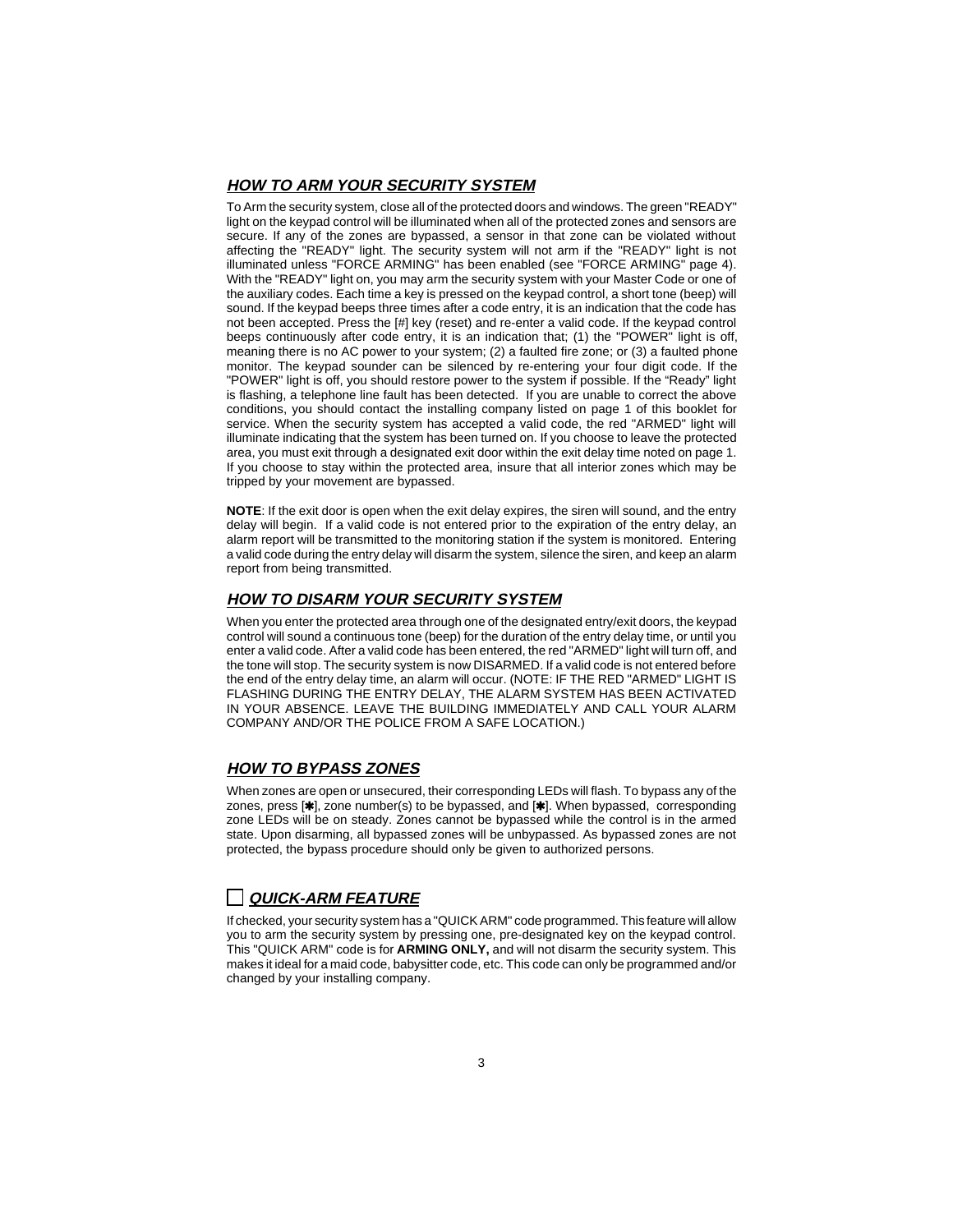## **AUTOMATIC BYPASS OPTION**  $\rightarrow$

If checked, the "AUTOMATIC BYPASS" option has been selected by your installing company. With this feature enabled, all interior zones will automatically bypass if you "ARM" your security system and do not leave through a designated entry/exit door. The "AUTOMATIC BYPASS" will occur at the end of the exit delay time. At this time, all bypassed "ZONE" lights will become illuminated. With the interior zones bypassed, occupants are allowed the freedom of movement inside of the Home/Business while the security system is "ARMED". If enabled by the installer, interior zones that have bypassed automatically can be unbypassed by pressing  $[X]$  -  $[!]$ (X=the first digit of the Master Code). Check with the installing company to see if your system has this option.

## **INSTANT / DELAY OPTION**

If checked, the "INSTANT" option has been selected by your installing company. With this feature enabled, if you do not wish to have a delay on your entry/exit doors, this can be accomplished by pressing the [\*] key on your keypad while the system is "ARMED". At this time, the "INSTANT" light will illuminate and there will be no entry delay when the entry/exit doors are opened. Any time the "INSTANT" light is on and the exit delay has expired, the opening of an entry/exit door will produce an immediate alarm, making this feature ideal when a high level of security is desired, and no authorized entries are anticipated. By pressing the  $[\ast]$  key again, the "INSTANT" light will turn off, and an entry delay will be present on designated entry/exit doors.

**NOTE:** Your installing company may have programmed the "INSTANT" option to occur in conjunction with the "AUTOMATIC BYPASS" feature. In this case, the "INSTANT" light and the bypassed "ZONE" lights will become illuminated at the end of the exit delay. If this occurs, you still have the ability to turn the "INSTANT" feature off, and/or on by pressing the  $[\ast]$  key.

## **GROUP BYPASS OPTION**  $\rightarrow$

If checked, the "GROUP BYPASS" option has been selected by your installing company. If you wish to bypass all zones designated as "GROUP BYPASS" zones, do so by entering [\*]-[9]-[\*] while the system is disarmed. Once these zones have been bypassed, they will remain bypassed until the system is armed and disarmed.

## **FORCE ARMING OPTION**  $\rightarrow$

If checked, the "FORCE ARMING" option has been selected by your installing company. Force arming allows the system to be armed without a green "READY" light illuminated. Any zones that restore prior to the end of the exit delay will become active in the system, while those zones that do not restore prior to the end of the exit delay will become bypassed zones. Caution: If this feature is selected, an intrusion through one of the bypassed zones will not be detected.

## **AUTOMATIC ARMING OPTION**  $\Diamond$

If checked, the "Automatic Arming" option has been selected by your installing company. This feature is used to make your system automatically arm itself at a designated time of day, if it is not already armed. The keypad will sound a continuous beeping tone for a 50 second time frame before automatically arming. If a valid code is entered during this time frame, the system will not automatically arm. When automatic arming occurs, all zones that are not secure, will become bypassed.

 $(\diamond)$  These features cannot be enabled on UL listed systems.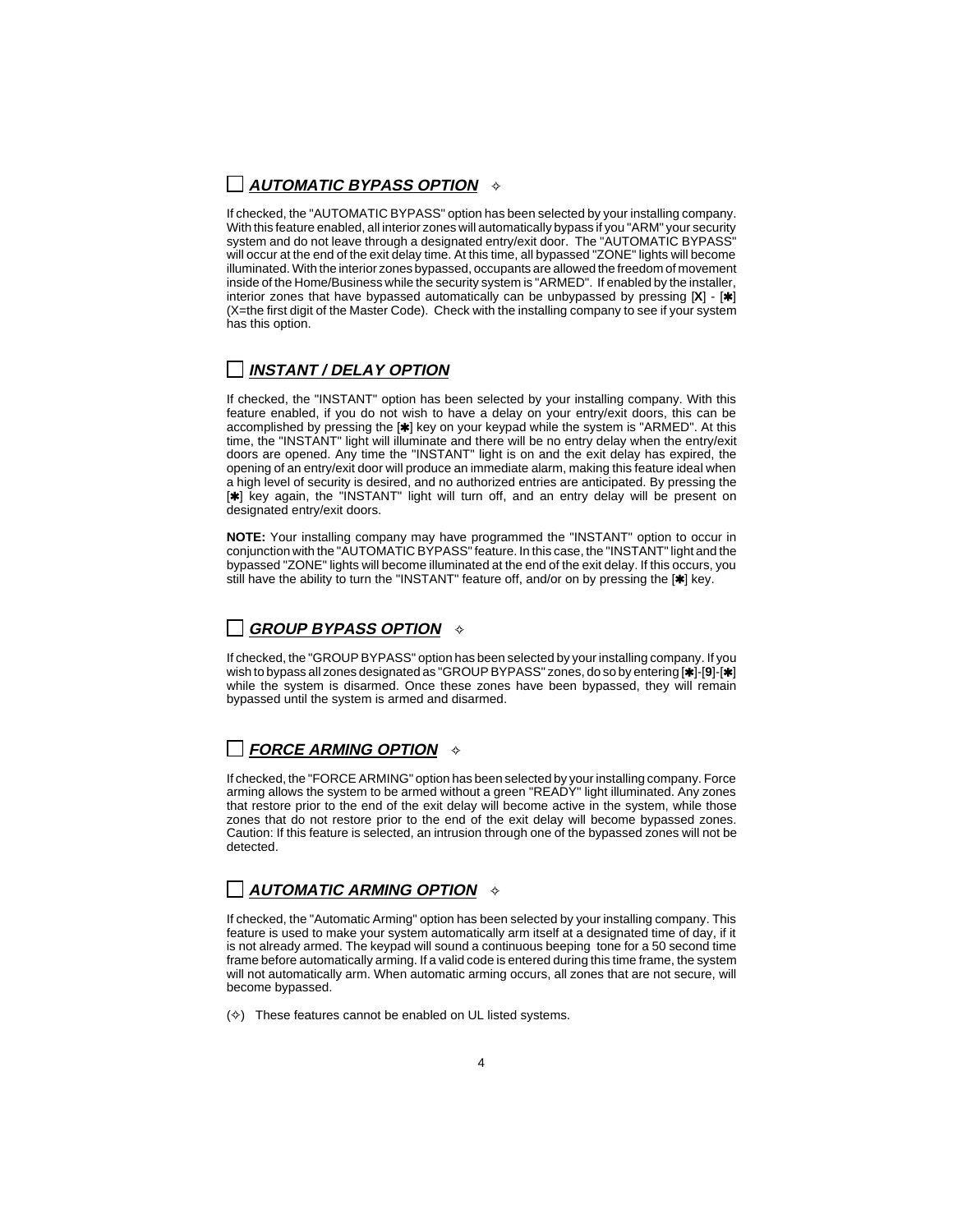# **THE CHIME FEATURE**

If checked, your security system will operate in the "CHIME" mode, allowing the monitoring of pre-designated zones while the security system is not armed. While in the "CHIME" mode, the opening of any of these zones will produce a 1 second beep from the keypad control. To activate this feature, press the "CHIME" digit which is the first digit of the Master Code. Five seconds after pressing the "CHIME" digit, a one second tone will occur indicating that this feature has been activated. Repeat this procedure to turn the "CHIME" feature off.

## **KEYPAD ACTIVATED PANIC/HOLD-UP ALARM**

If checked, this feature has been selected by your installing company. If so, when the star  $[\ast]$ and pound [#] keys are pressed at the same time for one second, a local audible alarm will sound. If your system is connected to a monitoring center, an emergency report could be transmitted to that center. These keys should only be pressed in an emergency situation requiring immediate response by law enforcement personnel.

PLEASE NOTE: Some Panic/Hold-Up alarms are programmed to be silent at the protected site while reporting an alarm to the monitoring center. Check with your installing company to determine how your security system will respond to the Panic/Hold-Up activation.

# **KEYPAD ACTIVATED FIRE ALARM**

If checked, this feature has been selected by your installing company. If so, you can activate the Fire alarm by pressing the one [1] and three [3] keys at the same time for one second. If your system is connected to a monitoring center, an emergency report could be sent to that center. These keys should only be pressed in an emergency situation requiring response by fire department personnel.

## **KEYPAD ACTIVATED AUXILIARY ALARM**

If checked, this feature has been selected by your installing company. If so, you can activate the auxiliary alarm by pressing the four [4] and six [6] keys at the same time for one second. If your system is connected to a monitoring center, an emergency report could be sent to that center. These keys should only be pressed in an emergency situation requiring response by emergency personnel.

# **TELEPHONE LINE MONITOR**

If checked, your installing company has selected the TELEPHONE LINE MONITOR which will monitor your telephone line that links your security system to the monitoring station. When selected, the loss of your telephone line will give either immediate, or delayed notification by sounding the siren and/or keypad sounder. Check with the installing company listed on page 1 to find out if notification will be delayed or immediate, and what kind of sound will be created in case of a telephone line fault.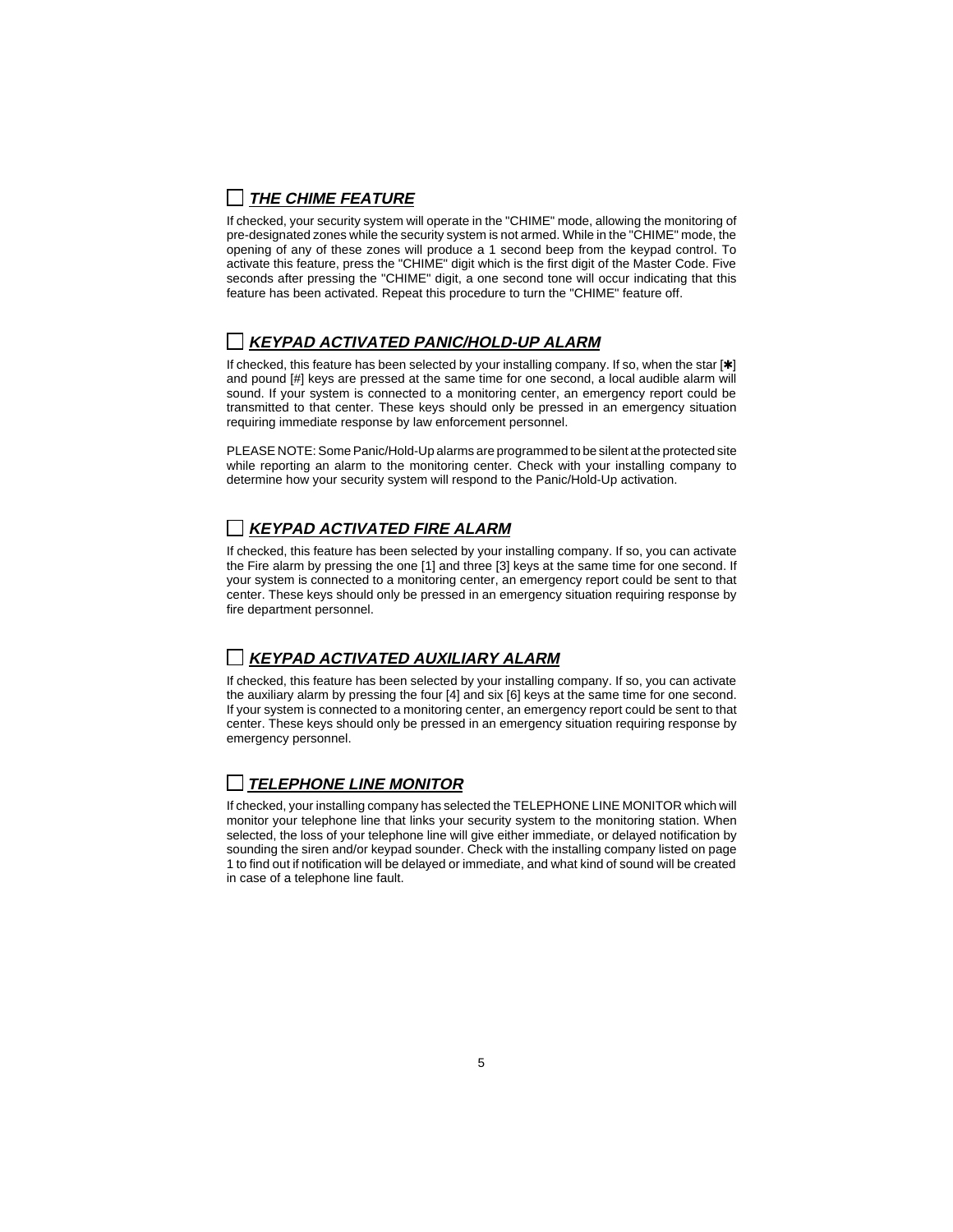## **DURESS CODE**

If checked, your security system has a "DURESS CODE" option. If so, this code may be programmed to send a special message to the central monitoring station if you are forced to arm or disarm your security system against your will. Check with your Installing/Servicing company to see if this option has been enabled for your system.

## **FIRE ZONE**

If checked, your system has zones designated as "FIRE" zones. When this option is selected, and approved heat or smoke detectors are attached to these selected zones, a Fire alarm sound can be initiated from the security system. You should familiarize yourself and your family or staff with this sound (see page 1, Fire Alarm sound) and follow an evacuation plan if this "FIRE" alarm sound is heard. (see page 8 for assistance in formulating an evacuation plan). To silence the audible "FIRE" alarm sound, enter a valid code. To reset the zone LEDs designated as "FIRE" zones and /or smoke detectors, press the [#] key (reset) on the keypad. After 10 seconds, the zone LEDs designated as "FIRE" zones should extinguish, and the light on the affected smoke detector should go out. If you are unable to reset the LEDs for designated "FIRE" zones or smoke detectors after all smoke has cleared, you should immediately call the service phone number listed on page 1 of this booklet.

### **PROGRAMMING ARM/DISARM CODES**

The security system can be armed and disarmed by the Master code (User Code #1), and up to 13 auxiliary codes. All codes must have 4 digits. These Auxiliary codes are individually numbered from 2 to 14 (NOTE: If your system is programmed for a DURESS code mentioned above, user code #7 will not be available). If Auxiliary codes are desired, they must be programmed individually. Codes 2 thru 7 can be changed by the procedures described below, while codes 8 thru 14 can only be changed by your installing company. Only persons knowing the master code can assign or change auxiliary codes 2 thru 7 (See programming Auxiliary codes below).

**CHANGING THE MASTER CODE** - The Master Code is user code #1, and must be programmed by referring to it as code #1. For example, if the Master code is [**1**]-[**2**]-[**3**]-[**4**], and you want to change it to [**5**]-[**3**]-[**4**]-[**2**], the programming sequence would be as follows: Press [U]-[**1**]-[**#**], (this enters programming for user #1). Enter the current Master Code [**1**]-[**2**]-[**3**]-[**4**]. Press [U]-[**1**]-[**#**] to verify user #1 programming. Enter your new Master Code [**5**]-[**3**]-[**4**]-[**2**], and exit programming with  $[\ast]$ -[1]- $[\sharp]$ . The entire sequence would consist of pressing 17 keys as follows:

 $[\n******]-[1]-[\n**#**] - [1]-[2]-[3]-[4] - [\n******]-[1]-[\n**#**] - [5]-[3]-[4]-[2] - [\n******]-[1]-[\n**#**]$ 

**PROGRAMMING AUXILIARY CODES 2 THRU 7-** In order to program Auxiliary Codes 2 thru 7 you must know the Master code. As stated earlier, each auxiliary code has its own unique number from #2, thru #7 and must be referred to by its number. It is programmed much like the Master Code. For example, to program Auxiliary user code #2, the sequence would be as follows:

 $[\cdot \star]$ -[2]-[#] - [1]-[2]-[3]-[4] - [ $\star$ ]-[2]-[#] - [ ]-[ ]-[ ]-[ ] - [ $\star$ ]-[2]-[#] (New Code)

**REMOVING AUXILIARY CODES** - To remove an Auxiliary user code, use the sequence above, and program the new code as the  $[$  ]- $[$  ]- $[$  ]- $[$  ] (Master Code)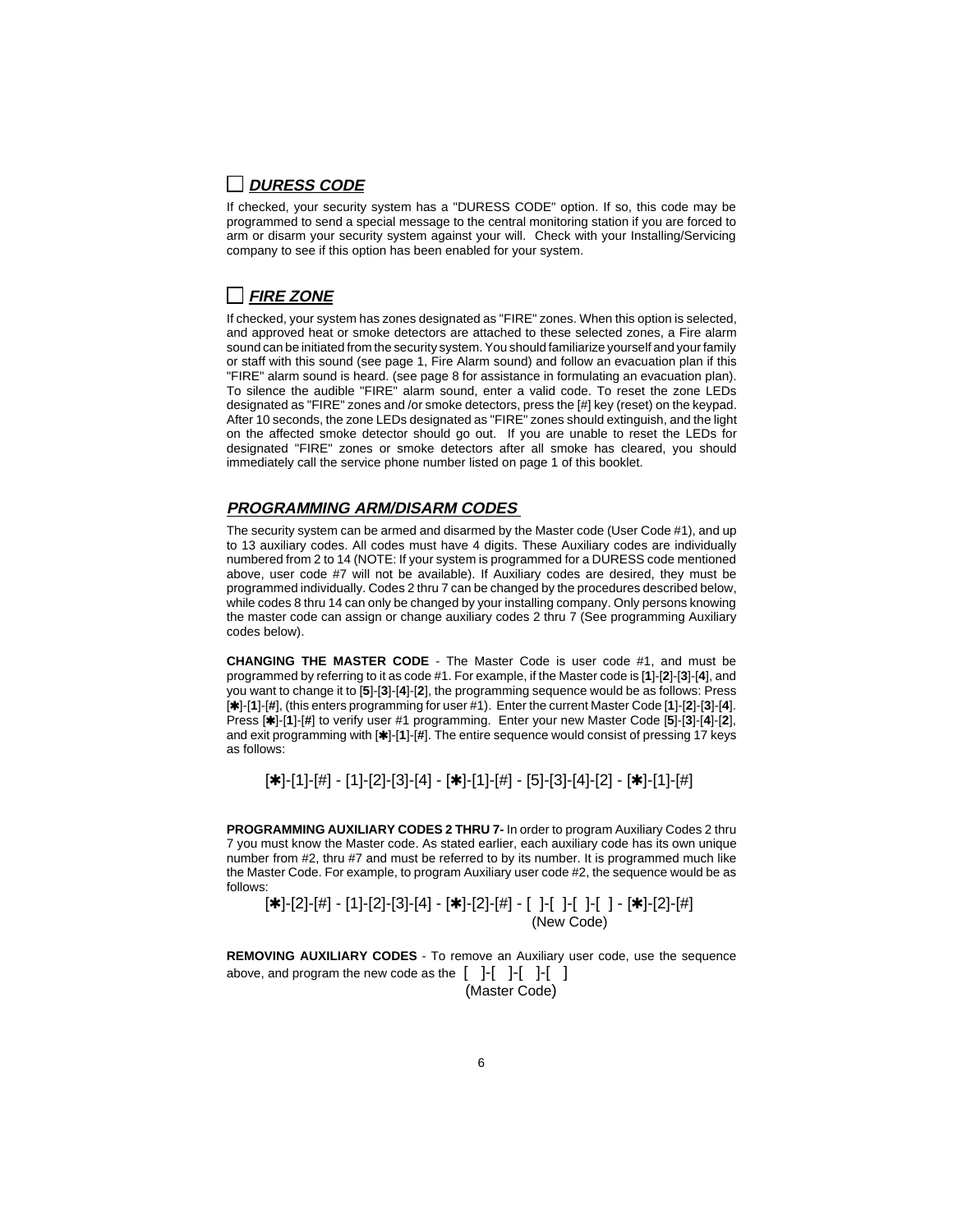#### **RESETTING YOUR SECURITY CONTROL CENTER**

In the event of a system malfunction in the Security Control Center, press the [**#**] (reset) key on the keypad control. This should reset the code sequence and restore normal operation. If the problem persists, call the service number located on page 1 of this booklet for service.

#### **AUDIBLE ALARM SOUNDS**

**FIRE:** Steady siren, pulsing bell (see page 1) or beeping keypad.

**INTRUSION & PANIC:** Yelp siren, steady bell (see page 1) and beeping keypad.

#### **KEYPAD CONTROL LIGHT INDICATORS**

- **ARMED** RED: On when system is armed; off otherwise. Flashes for alarm memory if alarm was activated during arming cycle.
- **READY** GREEN: On when all zones are secure and/or Bypassed and the system is ready to arm; off otherwise. Flashes for telephone line fault.
- **INSTANT** RED: On when the entry/exit zones are instant; off otherwise.
- **POWER** RED: On when AC power is on; off otherwise. Flashing when the system standby battery is low.
- **ZONES** YELLOW: Flashing means unsecured. Steady means bypassed. Off means secure.

#### **KEYPAD CONTROL TONES (BEEPS)**

#### **A sounder is built into the keypad and may sound for any of the following reasons:**

- **Beeps for all keypresses.**
- Sounds a continuous tone during the Entry delay time.
- **Pulses when a day zone is violated while the system is disarmed.**
- **Pulses when a FIRE zone has a trouble condition; there is a low battery, or bell circuit** trouble.
- Pulses when the armed status changes and the AC power is off.
- Beeps 3 times for trying to arm with the "READY" light off, if "FORCE ARMING" has not been selected.
- Beeps 1 second for the "CHIME" feature.
- Beeps 1 second at the end of the exit delay.
- Beeps to indicate telephone line fault if selected.
- Beeps 1 long beep followed by 3 short beeps to alert you that there are only ten seconds remaining in the exit delay.

When pulsing, the keypad sounder may be silenced by entering a valid code. The arm/disarm state of your system will not change when entering a code to silence a pulsing keypad sounder.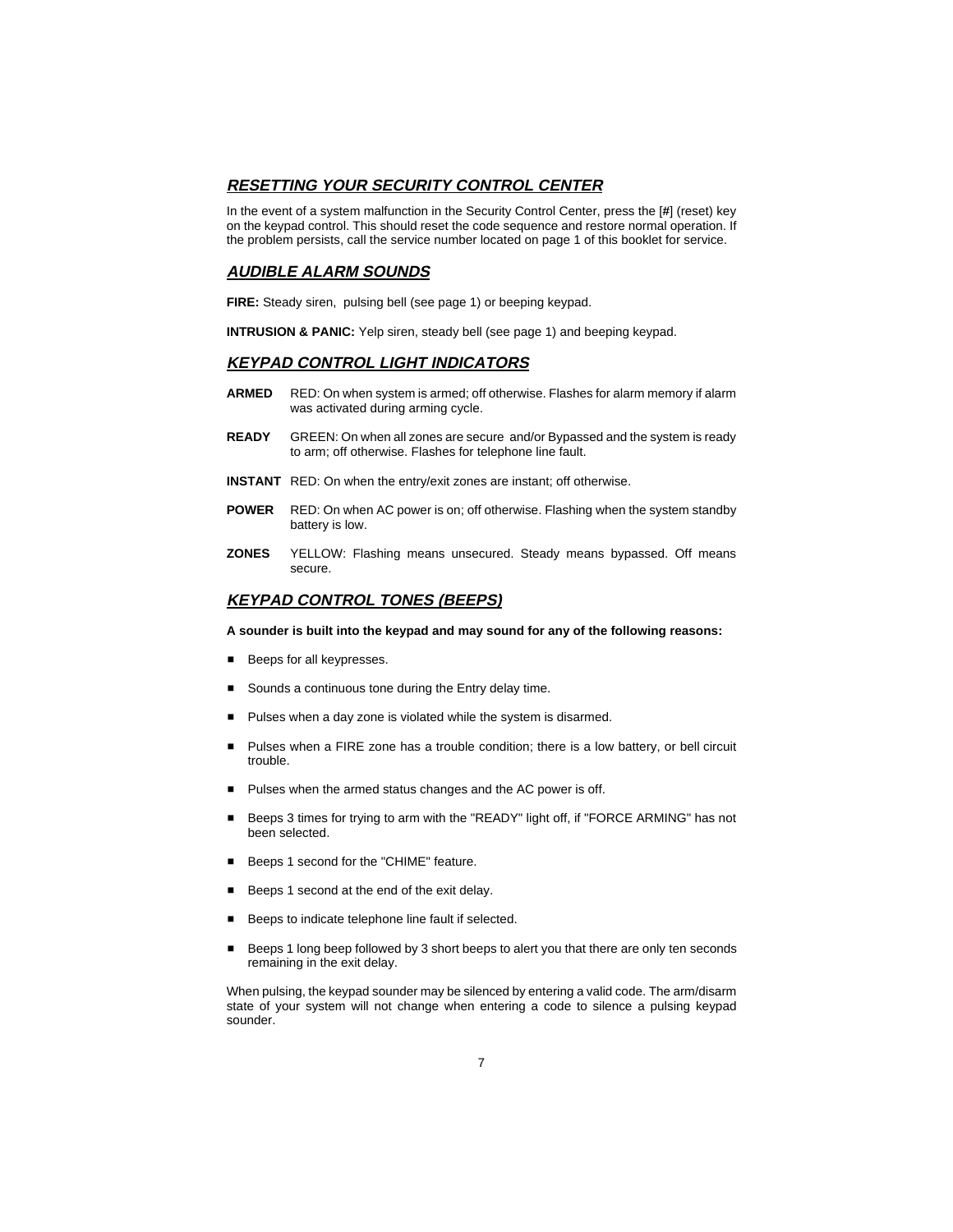#### **SERVICE CONDITION**

The "Ready" LED will flash in the event of a system fault. Press  $[\ast]$ -[2]-[2] to identify the source of the fault. One or more zone lights will illuminate indicating what service(s) is required. Call your service provider immediately for these problems. Below is a listing of what each light means in a service condition.

| Light | <b>Service Condition</b>    |
|-------|-----------------------------|
|       | <b>Telephone Line Fault</b> |
| 2     | <b>Bell Fault</b>           |
| 3     | Fuse                        |
|       | <b>Fail to Communicate</b>  |
| 5     | <b>Bell Overcurrent</b>     |

Press any key to exit this mode.

#### **TESTING YOUR SECURITY SYSTEM**

There are several tests you should perform on a periodic basis (at least once a week) to insure that your Security System is functioning properly.

- Enable the "CHIME" Feature and open all protected windows and doors. The Keypad Control should sound (beep) for each device and the appropriate yellow zone light should blink.
- Walk into all areas protected by motion detection devices while someone observes the Keypad Control. The appropriate yellow zone light should blink for each sensor tested.
- If your system has a "FIRE" Zone, the Smoke or Heat detectors should be tested at least monthly. If your Security System is monitored by a Central Monitoring Station, always call before to let them know that you are about to conduct a test of the fire detection system. Always call after the test to ask for results and to put your fire detection system back into service.
- If the Siren/Bell test option has been selected by your installing company, you may activate the siren/bell by pressing the one [1] and the seven [7] keys at the same time for one second. To silence the siren/bell, enter your 4 digit Master or Auxiliary Code.

**If any of the above tests are not successful or the results unclear, contact your service company at the phone number listed on page 1 of this booklet.**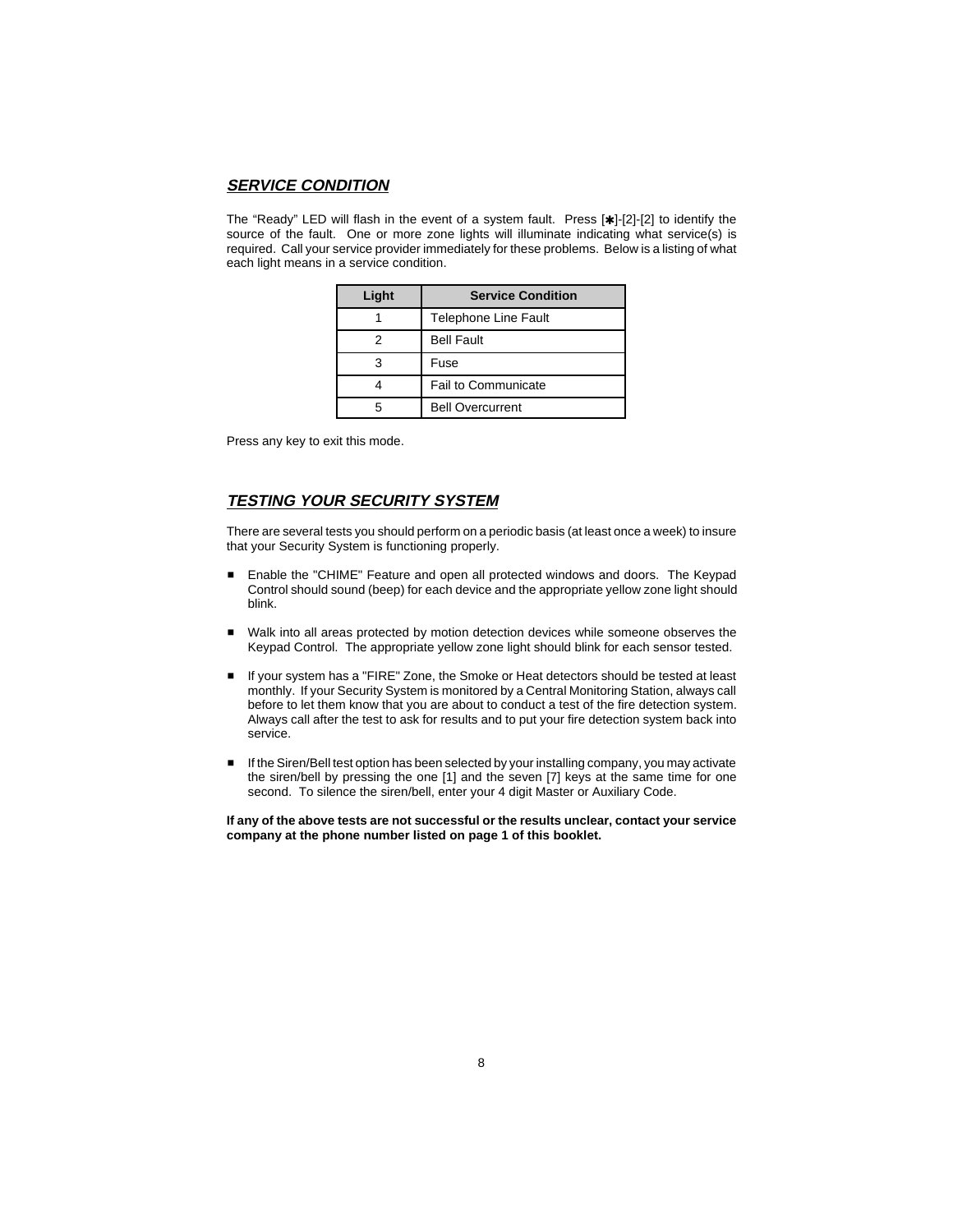#### **EMERGENCY EVACUATION PLANS**

An emergency evacuation plan should be established for an actual fire alarm condition. For example, the following steps are recommended by the National Fire Protection Association and can be used as a guide in establishing an evacuation plan for your building.

Draw up a floor plan of your home. Show windows, doors, stairs, and rooftops that can be used for escape. Indicate each occupant's escape routes. Always keep these routes free from obstruction.

Determine two means of escape from each room. One will be the normal exit from the building. The other may be a window that opens easily. An escape ladder may have to be located near the window if there is a long drop to the ground below.

Set a meeting place outdoors for a headcount of the building occupants.

Practice escape procedures. In a home, sleep with bedroom door closed; this will increase your escape time. If you suspect fire, test the door for heat. If you think it is safe, brace your shoulder against the door and open it cautiously. Be ready to slam the door if smoke or heat rush in. Practice escaping to the outdoors and meeting in an assigned spot. Call the Fire Department from a neighbor's phone.

NOTE: After the installation of your Security System has been completed, notify your local Fire and Police Departments to give them your name and address for their records.

Early warning fire detection is best achieved by the installation of fire detection equipment in all rooms.

This equipment should be installed in accordance with the National Fire Protection Association's Standard 72. For additional information write the National Fire Protection Association, Batterymarch Park, Quincy, MA 02269.

The following are examples of evacuation plans. A plan unique to your home or business should be drawn and memorized by each occupant.